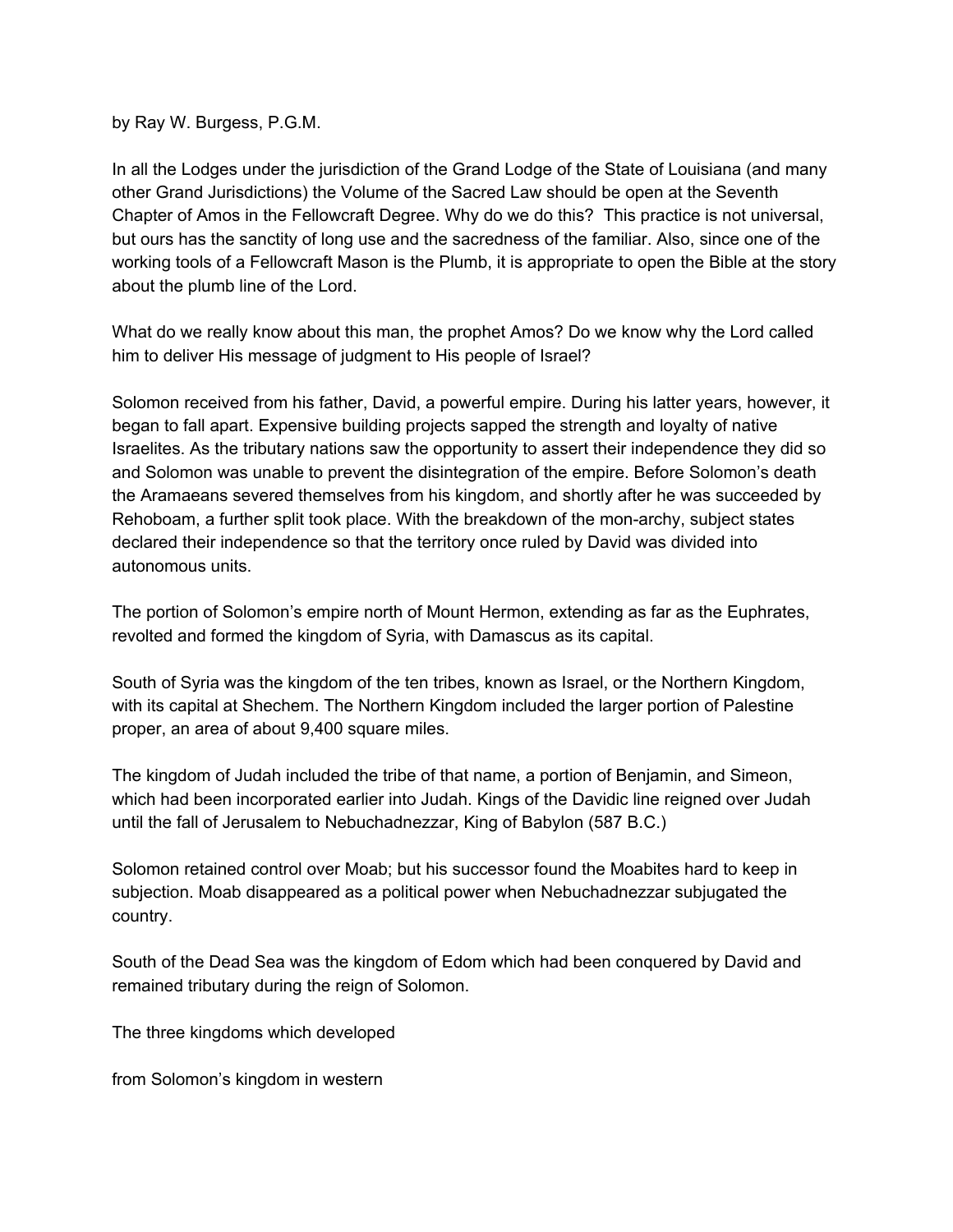Palestine—Syria, Israel and Judah—strove for supremacy. Wars were constant between Israel and Judah. With the threat to both Israel and Judah from the powerful Syrian state of Damascus, there developed a tendency for the two states to reconcile their di fferences.

During the reigns of Ussiah, king of Judah (783-742 B.C.), and Jeroboam II, king of Israel (786-746 B.C.), the sister states pushed their boundaries out to include the territories which once belonged to Israel under David and Solomon.

Many of the smaller nations were required to pay tribute to Israel and Judah. Both kingdoms collected tolls from the caravans that passed through their lands. In this period in both Israel and Judah there was a transition from an agricultural to a commercial way of life. Industries and cities sprang up which gave rise to a class of wealthy merchants and landholders.

This new wealthy class built winter and summer houses out of hewn stone elaborately adorned and decorated. They had couches inlaid with ivory, covered with the tiniest imported silk, upon which they reclined while eating prime cuts of meat, drinking wine out of bowls, and listening to strains of varied music.

But the presence of great wealth did not mean that there was no poverty in the land. The extremely rich had obtained much of their wealth by their merciless oppression of the poor, taking exactions of wheat from them. The merchants used false weights and measures in their business transactions, in addition to selling refuse wheat. Because these unscrupulous men were able to bribe the judges, no redress was left for the innocent.

The tragedy of all this was that Israel's social structure was completely disrupted. Israel had originally been a covenant community in which there was no class distinction. All men were equal before the law, God, and one another. Now all this had changed. Wealth, power, and affluence came to some in Israel. But the affluent, rather than using their wealth to benefit all of God's people, squandered it on luxuries and status symbols and used their newly-gained power to keep their poor brothers in subjection.

One would think that, in the light of the conditions just described, there would have been little interest in religion in those days. Just the reverse was true. The people were very religious, especially the rich. Religious services were well attended; tithes and offerings were freely and punctually given; impressive festivals were held; and pilgrimages were made to the important religious centers. They thought they were in the favor of God and under His protection. However, just the opposite was true. The Lord despised their feasts and would not accept their sacrifices. Their worship was a protane travesty. It was an act of men and women morally unclean and unwilling to submit themselves to the searching discipline of God.

God had entered into a covenant with Israel. God had chosen Israel out of all the families of the earth. God had given her a land and had given her people special laws to guide them in the way they should go. It seems that Israel believed the covenant to be inviolable and that it gave her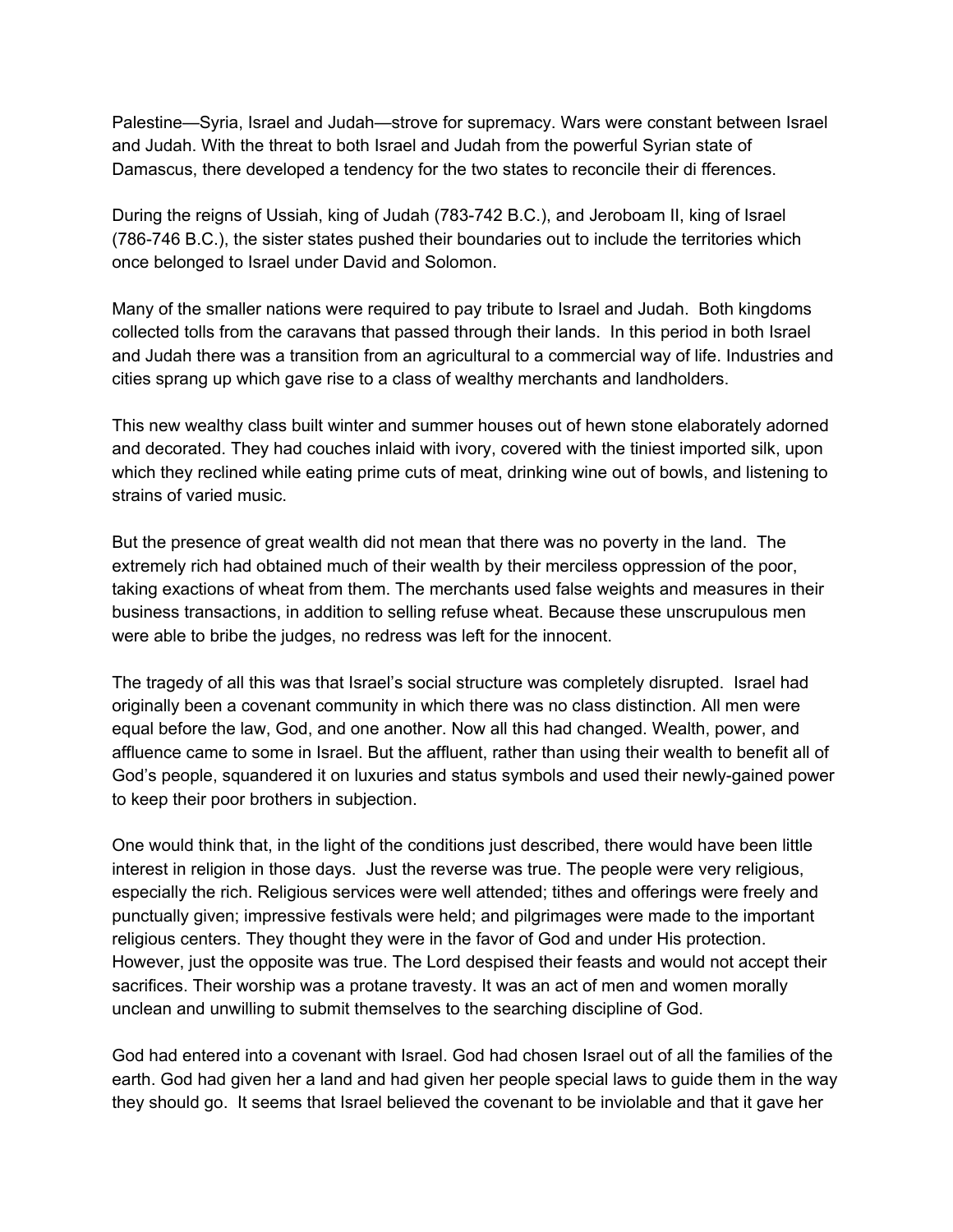privileges and a license that no other nation had. But Israel broke her covenant. She used her freedom from bondage to enslave a large segment of her own people. The gift of the land she used lor .selfish purposes. She rejected the law of God and walked after lies.

What was God going to do in the face of Israel's sin? Would he ignore it? Would he wink at it? Or would he stop turning away the punishment from Israel? The answer was "No," he would stop turning away the punishment from Israel. The end had come upon Israel.

Was there no hope for Israel? Was there no way to escape the impending judgment of God? There was only a slight possibility—only that possibility tound in the sovereignty of God. Here is where we begin the story about Amos.

Very little is known about the man Amos. He is never mentioned by any other biblical writer. All the information we have about him comes from the little book which bears his name. Amos' name probably means "burdened" or "burden-bearer."

Amos lived in Tekoa, a village in Judah about 11 miles south of Jerusalem and 18 miles west of the Dead Sea. Tekoa was located in a barren rockbound region surrounded on three sides by limestone hills and a breath-taking view of the Dead Sea.

Amos was a shepherd or herdsman and dresser of sycamore trees (wild figs). He was probably a very poor man since his sympathies were with the poor against their rich oppressors. Although he was a shepherd and one who performed menial tasks, he was by no means uneducated. His formal training might have been nil, but he was a keen observer of the ways of God and men. Awareness and sensitivity characterized the man. His literary style was free and pure.

Amos lived in the time of the earthquake, just as the Northern Kingdom of Israel was coming to a close. Seemingly before anyone else in his generation, Amos heard the lion's roar of God's wrath. He is generally recognized as the first of the writing prophets in Israel. He introduced a new element into Old Testament prophecy. He was the first to preach a message of judgment that meant the end of the kingdom of Israel.

At about 760 B.C. God called Amos to deliver His message of judgment to the people of Israel. In spite of his humble background, he was the one God chose to preach His message of repentance and warning to a rebellious nation. Amos possessed a sense of unquestioned obedience and a clear proclamation of God's message. He was committed to the Lord and His principles of holiness and righteousness.

Amos began his ministry with biting words of judgment against the six nations surrounding the land of Judah and Israel. Next he announced Cod's judgment against Judah, but Amos was only warming up to his main objective: a vivid description of God's judgment against the nation of Israel. Amos condemned the people of Israel for their oppression of the poor; worship of idols; rejection of God's salvation; and defilement of the Lord's holy name.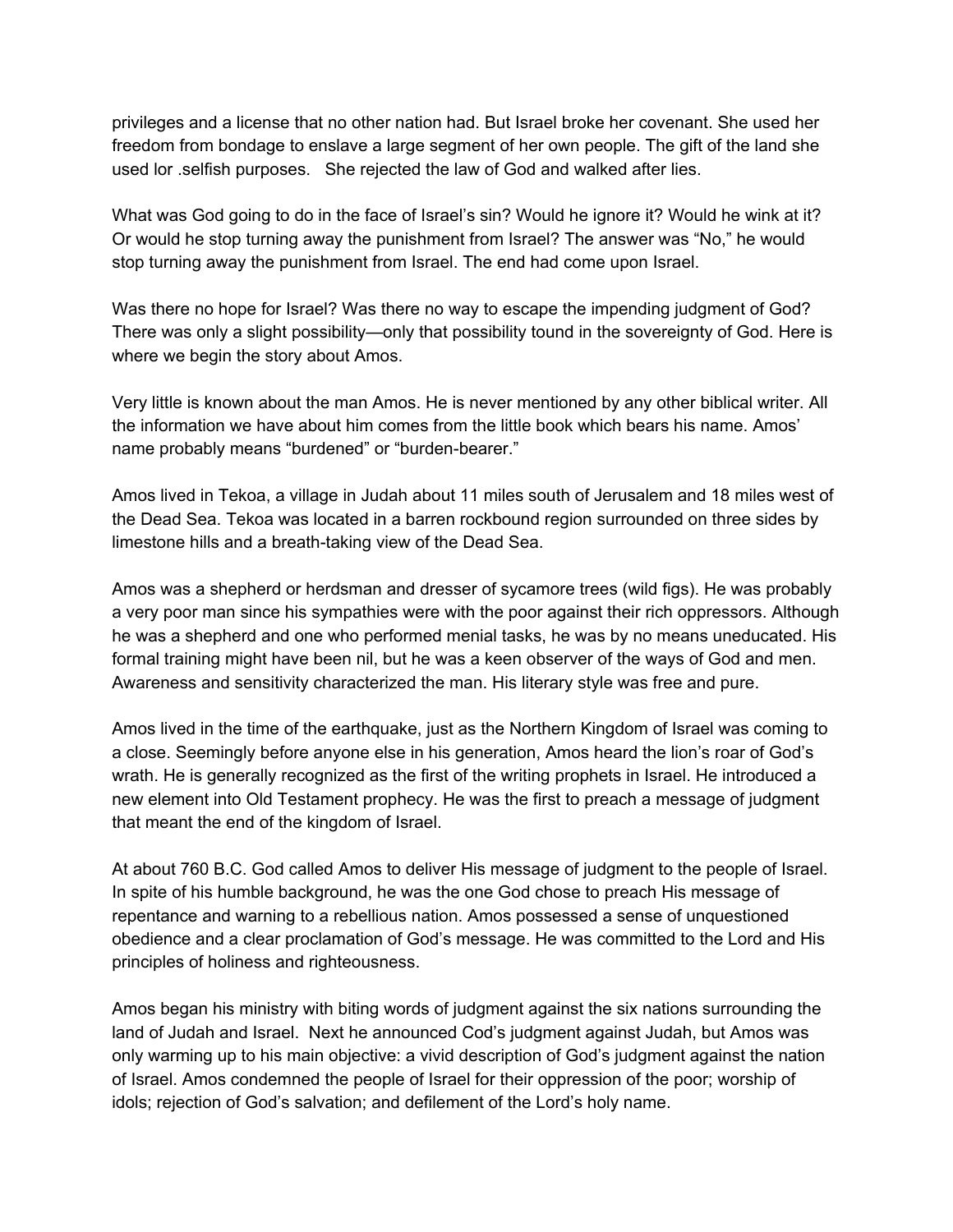Twice Amos saw the judgment of God coming and interceded for Israel, and God turned away his judgment. But with the third vision of the plumb line, we come to the title of this dissertation.

"Thus He showed me: and behold

the Lord stood upon a wall made by

a plumb line, with a plumb line in His hand.

"And The Lord said unto me, Amos, what seest thou? And I said, a plumb-line. And said the Lord, Behold, I will set a plumb line in the midst of my people Israel:

"I will not again pass by them any

more. ' '

Amos 7:7-8

The prophet Amos was the prophet of righteousness and he saw the Lord God as judging Israel by means of the plumb line, signifying the unchanging standards of that righteousness.

Let us look further at this plumb line.

What is a plumb line? It is a simple tool made of a cord with a weight attached to one end. It is used by brick masons and other builders to test the verticality of a wall or other structures. If a wall or a foundation leans, it is out-of-plumb.

Why did God say, "I will set a plumb line in the midst of my people Israel?" Because the plumb admonishes us to walk uprightly in our several stations before God and man. The people of Israel had sinned and in spite of the warnings of Amos, they had not reentered the fold. God made it very plain that each man must try himself by the unerring standard of the plumb line. The plumb line is the symbol of uprightness of character, of integrity, of honest and tair dealings among persons. To plumb one's life and actions is to test them by the eternal laws to God. In all these tests, the people of Israel had failed. That's why He said, "I will set a plumb line in the midst of my people Israel."

So it is with Freemasonry. The real worth of a Mason can never be measured in the opinion of his fellows or in the Masonic honors he has attained. The standard by which a Mason must be judged is by his own evaluation of his conduct and by the principles which he knows to be the unerring and unchanging ones.